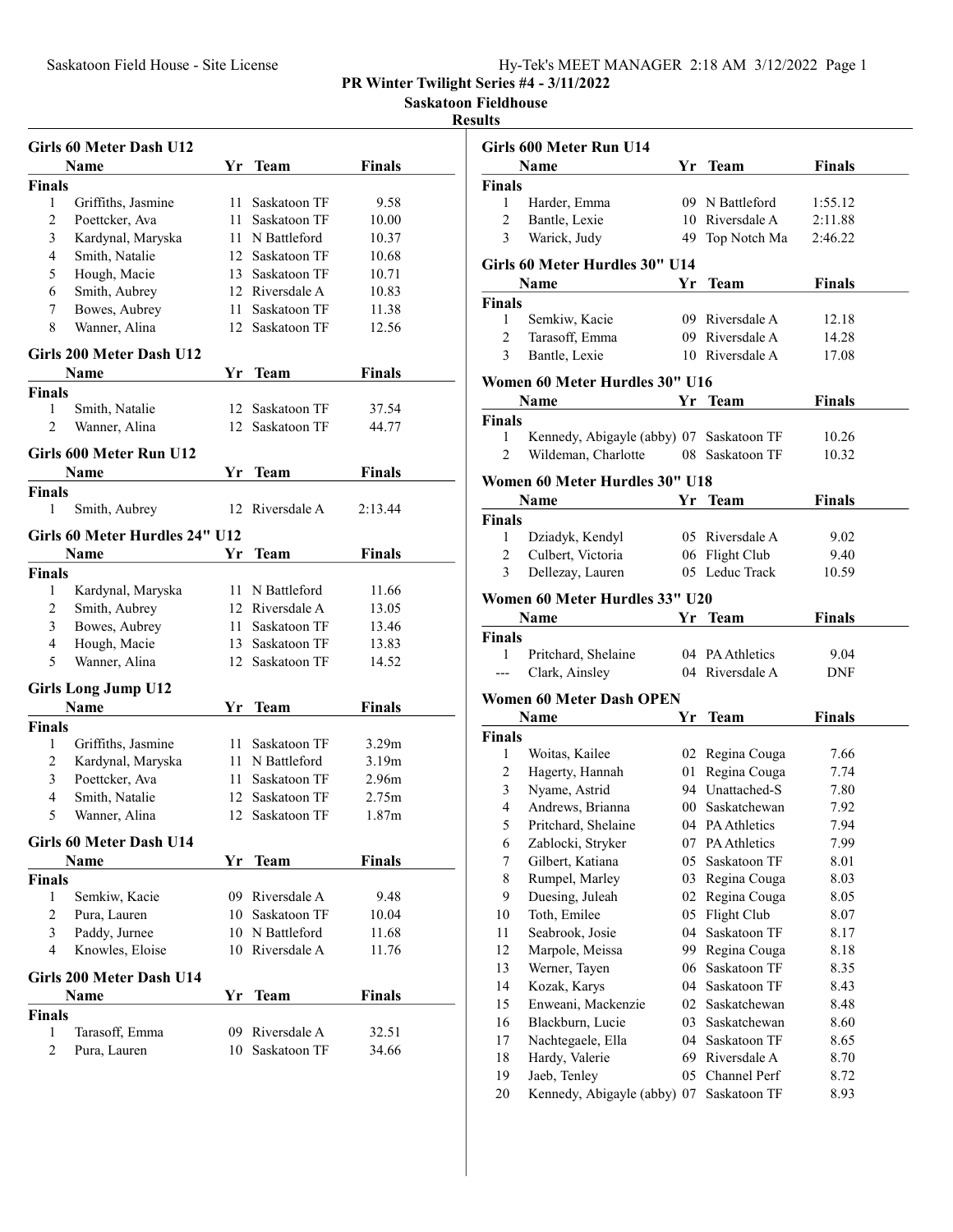Saskatoon Fieldhouse

sults and the contract of the contract of the contract of the contract of the contract of the contract of the contract of the contract of the contract of the contract of the contract of the contract of the contract of the

| (Women 60 Meter Dash OPEN)<br>Finals<br>Name<br>Skelton, Kiersten<br>Kucherhan, Makenna<br>Miller, Sage<br>Willems, Paige<br>Women 200 Meter Dash OPEN<br>Name<br>Anderson, Gracie<br>Gilbert, Katiana<br>Drake, Reese<br>Toth, Emilee<br>Kozak, Karys<br>Kozak, Kaprice<br>King, Elaine | Yr<br>07<br>07<br>08<br>02<br>Yr.<br>02                                                                                                                                                                                                                                                                                                                                                     | <b>Team</b><br>Channel Perf<br>Saskatoon TF<br>Saskatoon TF<br>Saskatchewan<br>Team<br>Saskatchewan<br>05 Saskatoon TF  | <b>Finals</b><br>8.97<br>9.01<br>9.61<br>D <sub>O</sub><br><b>Finals</b><br>25.23                                                                                                                                                                                                                                         |                                                                                                                                                         |
|------------------------------------------------------------------------------------------------------------------------------------------------------------------------------------------------------------------------------------------------------------------------------------------|---------------------------------------------------------------------------------------------------------------------------------------------------------------------------------------------------------------------------------------------------------------------------------------------------------------------------------------------------------------------------------------------|-------------------------------------------------------------------------------------------------------------------------|---------------------------------------------------------------------------------------------------------------------------------------------------------------------------------------------------------------------------------------------------------------------------------------------------------------------------|---------------------------------------------------------------------------------------------------------------------------------------------------------|
|                                                                                                                                                                                                                                                                                          |                                                                                                                                                                                                                                                                                                                                                                                             |                                                                                                                         |                                                                                                                                                                                                                                                                                                                           |                                                                                                                                                         |
|                                                                                                                                                                                                                                                                                          |                                                                                                                                                                                                                                                                                                                                                                                             |                                                                                                                         |                                                                                                                                                                                                                                                                                                                           |                                                                                                                                                         |
|                                                                                                                                                                                                                                                                                          |                                                                                                                                                                                                                                                                                                                                                                                             |                                                                                                                         |                                                                                                                                                                                                                                                                                                                           |                                                                                                                                                         |
|                                                                                                                                                                                                                                                                                          |                                                                                                                                                                                                                                                                                                                                                                                             |                                                                                                                         |                                                                                                                                                                                                                                                                                                                           |                                                                                                                                                         |
|                                                                                                                                                                                                                                                                                          |                                                                                                                                                                                                                                                                                                                                                                                             |                                                                                                                         |                                                                                                                                                                                                                                                                                                                           |                                                                                                                                                         |
|                                                                                                                                                                                                                                                                                          |                                                                                                                                                                                                                                                                                                                                                                                             |                                                                                                                         |                                                                                                                                                                                                                                                                                                                           |                                                                                                                                                         |
|                                                                                                                                                                                                                                                                                          |                                                                                                                                                                                                                                                                                                                                                                                             |                                                                                                                         |                                                                                                                                                                                                                                                                                                                           |                                                                                                                                                         |
|                                                                                                                                                                                                                                                                                          |                                                                                                                                                                                                                                                                                                                                                                                             |                                                                                                                         |                                                                                                                                                                                                                                                                                                                           |                                                                                                                                                         |
|                                                                                                                                                                                                                                                                                          |                                                                                                                                                                                                                                                                                                                                                                                             |                                                                                                                         |                                                                                                                                                                                                                                                                                                                           |                                                                                                                                                         |
|                                                                                                                                                                                                                                                                                          |                                                                                                                                                                                                                                                                                                                                                                                             |                                                                                                                         |                                                                                                                                                                                                                                                                                                                           |                                                                                                                                                         |
|                                                                                                                                                                                                                                                                                          |                                                                                                                                                                                                                                                                                                                                                                                             |                                                                                                                         | 26.57                                                                                                                                                                                                                                                                                                                     |                                                                                                                                                         |
|                                                                                                                                                                                                                                                                                          |                                                                                                                                                                                                                                                                                                                                                                                             | 04 Riversdale A                                                                                                         | 27.45                                                                                                                                                                                                                                                                                                                     |                                                                                                                                                         |
|                                                                                                                                                                                                                                                                                          |                                                                                                                                                                                                                                                                                                                                                                                             | 05 Flight Club                                                                                                          | 27.55                                                                                                                                                                                                                                                                                                                     |                                                                                                                                                         |
|                                                                                                                                                                                                                                                                                          |                                                                                                                                                                                                                                                                                                                                                                                             | 04 Saskatoon TF                                                                                                         | 28.65                                                                                                                                                                                                                                                                                                                     |                                                                                                                                                         |
|                                                                                                                                                                                                                                                                                          |                                                                                                                                                                                                                                                                                                                                                                                             | 06 Saskatoon TF                                                                                                         | 28.81                                                                                                                                                                                                                                                                                                                     |                                                                                                                                                         |
|                                                                                                                                                                                                                                                                                          |                                                                                                                                                                                                                                                                                                                                                                                             | 08 Riversdale A                                                                                                         | 29.15                                                                                                                                                                                                                                                                                                                     |                                                                                                                                                         |
| Kennedy, Abigayle (abby) 07                                                                                                                                                                                                                                                              |                                                                                                                                                                                                                                                                                                                                                                                             | Saskatoon TF                                                                                                            | 29.24                                                                                                                                                                                                                                                                                                                     |                                                                                                                                                         |
| Blyth, Ella                                                                                                                                                                                                                                                                              | 07                                                                                                                                                                                                                                                                                                                                                                                          | Saskatoon TF                                                                                                            | 29.44                                                                                                                                                                                                                                                                                                                     |                                                                                                                                                         |
| Hardy, Valerie                                                                                                                                                                                                                                                                           |                                                                                                                                                                                                                                                                                                                                                                                             | 69 Riversdale A                                                                                                         | 29.59                                                                                                                                                                                                                                                                                                                     |                                                                                                                                                         |
| Smith, Lauren                                                                                                                                                                                                                                                                            | 06                                                                                                                                                                                                                                                                                                                                                                                          | Saskatoon TF                                                                                                            | 30.20                                                                                                                                                                                                                                                                                                                     |                                                                                                                                                         |
|                                                                                                                                                                                                                                                                                          |                                                                                                                                                                                                                                                                                                                                                                                             | Saskatoon TF                                                                                                            | 30.41                                                                                                                                                                                                                                                                                                                     |                                                                                                                                                         |
|                                                                                                                                                                                                                                                                                          |                                                                                                                                                                                                                                                                                                                                                                                             | Saskatoon TF                                                                                                            | 33.61                                                                                                                                                                                                                                                                                                                     |                                                                                                                                                         |
|                                                                                                                                                                                                                                                                                          |                                                                                                                                                                                                                                                                                                                                                                                             |                                                                                                                         |                                                                                                                                                                                                                                                                                                                           |                                                                                                                                                         |
|                                                                                                                                                                                                                                                                                          |                                                                                                                                                                                                                                                                                                                                                                                             |                                                                                                                         |                                                                                                                                                                                                                                                                                                                           |                                                                                                                                                         |
|                                                                                                                                                                                                                                                                                          |                                                                                                                                                                                                                                                                                                                                                                                             |                                                                                                                         |                                                                                                                                                                                                                                                                                                                           |                                                                                                                                                         |
|                                                                                                                                                                                                                                                                                          |                                                                                                                                                                                                                                                                                                                                                                                             |                                                                                                                         |                                                                                                                                                                                                                                                                                                                           |                                                                                                                                                         |
|                                                                                                                                                                                                                                                                                          |                                                                                                                                                                                                                                                                                                                                                                                             |                                                                                                                         |                                                                                                                                                                                                                                                                                                                           |                                                                                                                                                         |
|                                                                                                                                                                                                                                                                                          |                                                                                                                                                                                                                                                                                                                                                                                             |                                                                                                                         |                                                                                                                                                                                                                                                                                                                           |                                                                                                                                                         |
|                                                                                                                                                                                                                                                                                          |                                                                                                                                                                                                                                                                                                                                                                                             |                                                                                                                         |                                                                                                                                                                                                                                                                                                                           |                                                                                                                                                         |
|                                                                                                                                                                                                                                                                                          |                                                                                                                                                                                                                                                                                                                                                                                             |                                                                                                                         |                                                                                                                                                                                                                                                                                                                           |                                                                                                                                                         |
|                                                                                                                                                                                                                                                                                          |                                                                                                                                                                                                                                                                                                                                                                                             |                                                                                                                         |                                                                                                                                                                                                                                                                                                                           |                                                                                                                                                         |
|                                                                                                                                                                                                                                                                                          |                                                                                                                                                                                                                                                                                                                                                                                             |                                                                                                                         |                                                                                                                                                                                                                                                                                                                           |                                                                                                                                                         |
|                                                                                                                                                                                                                                                                                          |                                                                                                                                                                                                                                                                                                                                                                                             |                                                                                                                         |                                                                                                                                                                                                                                                                                                                           |                                                                                                                                                         |
|                                                                                                                                                                                                                                                                                          |                                                                                                                                                                                                                                                                                                                                                                                             |                                                                                                                         |                                                                                                                                                                                                                                                                                                                           |                                                                                                                                                         |
|                                                                                                                                                                                                                                                                                          |                                                                                                                                                                                                                                                                                                                                                                                             |                                                                                                                         |                                                                                                                                                                                                                                                                                                                           |                                                                                                                                                         |
|                                                                                                                                                                                                                                                                                          |                                                                                                                                                                                                                                                                                                                                                                                             |                                                                                                                         |                                                                                                                                                                                                                                                                                                                           |                                                                                                                                                         |
|                                                                                                                                                                                                                                                                                          |                                                                                                                                                                                                                                                                                                                                                                                             |                                                                                                                         |                                                                                                                                                                                                                                                                                                                           |                                                                                                                                                         |
|                                                                                                                                                                                                                                                                                          |                                                                                                                                                                                                                                                                                                                                                                                             |                                                                                                                         |                                                                                                                                                                                                                                                                                                                           |                                                                                                                                                         |
|                                                                                                                                                                                                                                                                                          |                                                                                                                                                                                                                                                                                                                                                                                             |                                                                                                                         |                                                                                                                                                                                                                                                                                                                           |                                                                                                                                                         |
|                                                                                                                                                                                                                                                                                          |                                                                                                                                                                                                                                                                                                                                                                                             |                                                                                                                         |                                                                                                                                                                                                                                                                                                                           |                                                                                                                                                         |
|                                                                                                                                                                                                                                                                                          |                                                                                                                                                                                                                                                                                                                                                                                             |                                                                                                                         |                                                                                                                                                                                                                                                                                                                           |                                                                                                                                                         |
|                                                                                                                                                                                                                                                                                          |                                                                                                                                                                                                                                                                                                                                                                                             |                                                                                                                         |                                                                                                                                                                                                                                                                                                                           |                                                                                                                                                         |
|                                                                                                                                                                                                                                                                                          | Yr                                                                                                                                                                                                                                                                                                                                                                                          | <b>Team</b>                                                                                                             | <b>Finals</b>                                                                                                                                                                                                                                                                                                             |                                                                                                                                                         |
|                                                                                                                                                                                                                                                                                          |                                                                                                                                                                                                                                                                                                                                                                                             |                                                                                                                         |                                                                                                                                                                                                                                                                                                                           |                                                                                                                                                         |
|                                                                                                                                                                                                                                                                                          | 05                                                                                                                                                                                                                                                                                                                                                                                          | Riversdale A                                                                                                            | 2:22.89                                                                                                                                                                                                                                                                                                                   |                                                                                                                                                         |
|                                                                                                                                                                                                                                                                                          |                                                                                                                                                                                                                                                                                                                                                                                             | Riversdale A                                                                                                            | 2:23.39                                                                                                                                                                                                                                                                                                                   |                                                                                                                                                         |
|                                                                                                                                                                                                                                                                                          |                                                                                                                                                                                                                                                                                                                                                                                             | Riversdale A                                                                                                            | 2:24.43                                                                                                                                                                                                                                                                                                                   |                                                                                                                                                         |
|                                                                                                                                                                                                                                                                                          |                                                                                                                                                                                                                                                                                                                                                                                             | Saskatoon TF                                                                                                            | 2:24.90                                                                                                                                                                                                                                                                                                                   |                                                                                                                                                         |
|                                                                                                                                                                                                                                                                                          |                                                                                                                                                                                                                                                                                                                                                                                             |                                                                                                                         |                                                                                                                                                                                                                                                                                                                           |                                                                                                                                                         |
|                                                                                                                                                                                                                                                                                          | 01                                                                                                                                                                                                                                                                                                                                                                                          |                                                                                                                         |                                                                                                                                                                                                                                                                                                                           |                                                                                                                                                         |
| Golden, Mayah                                                                                                                                                                                                                                                                            | 04                                                                                                                                                                                                                                                                                                                                                                                          | Riversdale A                                                                                                            | 2:28.43                                                                                                                                                                                                                                                                                                                   |                                                                                                                                                         |
| Wignes, Kira                                                                                                                                                                                                                                                                             | 05                                                                                                                                                                                                                                                                                                                                                                                          | Saskatoon TF                                                                                                            | 2:29.36                                                                                                                                                                                                                                                                                                                   |                                                                                                                                                         |
|                                                                                                                                                                                                                                                                                          |                                                                                                                                                                                                                                                                                                                                                                                             |                                                                                                                         |                                                                                                                                                                                                                                                                                                                           |                                                                                                                                                         |
|                                                                                                                                                                                                                                                                                          | Kucherhan, Makenna<br>Renneberg, Ashlyn<br>Name<br>Chartier, Madigan<br>Werner, Tayen<br>Blackburn, Lucie<br>Morog, Zuzana<br>7&8 with 1<br>Name<br>Propp, Adrea<br>Farmer, Kendra<br>Handley, Ryann<br>Cyr, Rayne<br>Roney, Alyssa<br>Meade, Ora<br>Dellezay, Lauren<br>Name<br>Steen, Callie<br>Maloney, Attleigh<br>Dobrohoczki, Cara<br>Dyck, Skylar<br>Kaban, Madelyn<br>Kraft, Callum | <b>Women 300 Meter Dash OPEN</b><br>Yr<br><b>Women 600 Meter Run OPEN</b><br>01<br>05<br>02<br>Women 800 Meter Run OPEN | 07<br>05.<br><b>Team</b><br>00 Saskatchewan<br>06 Saskatoon TF<br>Saskatchewan<br>03<br>06<br>Saskatoon TF<br>Yr<br><b>Team</b><br>92 Unattached-S<br>99.<br>Saskatchewan<br>Saskatchewan<br>PA Athletics<br>Saskatchewan<br>02<br>Saskatchewan<br>05 Leduc Track<br>05<br>04<br>07<br>Regina Couga<br>02<br>Regina Couga | Finals<br>43.63<br>44.28<br>44.88<br>45.67<br>Finals<br>1:30.77<br>1:31.55<br>1:42.96<br>1:43.35<br>1:43.46<br>1:54.35<br>1:55.36<br>2:27.76<br>2:28.22 |

| 10                           | Ouellet, Eve                              |              | 06 Excel Athlet              | 2:30.55                    |  |
|------------------------------|-------------------------------------------|--------------|------------------------------|----------------------------|--|
| 11                           | Wright, Elizabeth                         |              | 04 Riversdale A              | 2:31.39                    |  |
| 12                           | Beveridge Warick, Angelir 06 Unattached-S |              |                              | 2:31.95                    |  |
| 13                           | Hilderman, Caley                          |              | 06 Riversdale A              | 2:32.08                    |  |
| 14                           | Lebell, Harper                            |              | 05 Excel Athlet              | 2:35.41                    |  |
| 15                           | Totton, Bryanna                           |              | 05 Excel Athlet              | 2:36.65                    |  |
| 16                           | Hassanpour, Fatimah                       |              | 04 Saskatoon TF              | 2:57.01                    |  |
| 17                           | Rahimi, Atefa                             | 02           | Saskatoon TF                 | 2:57.48                    |  |
|                              | Women 1500 Meter Run OPEN                 |              |                              |                            |  |
|                              | Name                                      | Yr           | Team                         | <b>Finals</b>              |  |
| <b>Finals</b>                |                                           |              |                              |                            |  |
| 1                            | Hufsmith, Courtney                        |              | 98 Saskatchewan              | 4:29.88                    |  |
| $\mathbf{2}$                 | Novecosky, Allison                        |              | 03 Saskatchewan              | 4:53.17                    |  |
| 3                            | Cross Child, Jaira                        | 01           | Saskatchewan                 | 4:54.19                    |  |
| 4                            | Engele-Lueke, Julianna                    |              | 02 Saskatchewan              | 4:56.15                    |  |
| 5                            | McLeod, Stella                            |              | 04 Excel Athlet              | 4:59.12                    |  |
| 6                            | Kozan, Ellison                            |              | 02 Regina Couga              | 5:07.12                    |  |
| 7                            | Elkew, Morgan                             | 02           | Regina Couga                 | 5:35.10                    |  |
| $---$                        | Propp, Adrea                              |              | 92 Unattached-S              | DNF                        |  |
|                              |                                           |              |                              |                            |  |
|                              | Women 60 Meter Hurdles 33" OPEN           |              |                              |                            |  |
|                              | Name                                      | Yr           | <b>Team</b>                  | <b>Finals</b>              |  |
| <b>Finals</b>                |                                           |              |                              |                            |  |
| 1                            | Nyame, Astrid                             |              | 94 Unattached-S              | 8.47                       |  |
| 2                            | Adelugba, Timi                            | 02           | Saskatchewan                 | 8.54                       |  |
| $\overline{\mathbf{3}}$      | Welburn, Joely                            | 99.          | Regina Couga                 | 8.58                       |  |
| $\overline{\mathbf{4}}$<br>5 | Edwards, Alyson                           | $00\,$<br>02 | Regina Couga<br>Saskatchewan | 9.15                       |  |
|                              | Comfort, Kira                             |              |                              | 9.65                       |  |
|                              |                                           |              |                              |                            |  |
|                              | <b>Women High Jump OPEN</b>               |              |                              |                            |  |
|                              | <b>Name</b>                               | Yr           | <b>Team</b>                  | <b>Finals</b>              |  |
| <b>Finals</b>                |                                           |              |                              |                            |  |
| 1                            | Schultz, Taylor                           | 01           | Saskatchewan                 | 1.67m                      |  |
| $\overline{c}$               | Ells, Chelsea                             | 03           | Saskatchewan                 | 1.62m                      |  |
| 3                            | Spurr, Victoria                           | 02           | Saskatchewan                 | 1.62m                      |  |
| 4                            | Murwanashyaka, Raissa                     | 02           | Regina Couga                 | 1.57m                      |  |
| 5                            | Cadman, Kianna                            | 02           | Saskatchewan                 | 1.52m                      |  |
|                              |                                           |              |                              |                            |  |
|                              | <b>Women Pole Vault OPEN</b>              |              |                              |                            |  |
|                              | Name                                      |              | Yr Team                      | Finals                     |  |
| <b>Finals</b><br>1           | De Jong, Taylor                           | 99.          | Saskatchewan                 | 2.76m                      |  |
| 1                            |                                           | 01           | Saskatchewan                 | 2.76m                      |  |
| $\overline{\mathbf{3}}$      | Guenter, Kathryn<br>Williams, Emily       | 03           | Saskatchewan                 | 2.76m                      |  |
| $\overline{4}$               |                                           | 98           | Saskatchewan                 | 2.31 <sub>m</sub>          |  |
|                              | Kehrig, Marina                            |              |                              |                            |  |
|                              | <b>Women Long Jump OPEN</b>               |              |                              |                            |  |
|                              | <b>Name</b>                               | Yr           | <b>Team</b>                  | <b>Finals</b>              |  |
| <b>Finals</b>                |                                           |              |                              |                            |  |
| 1                            | Welburn, Joely                            | 99           | Regina Couga                 | 5.70m                      |  |
| $\overline{c}$               | Stockhorst, Erika                         | 98           | Regina Couga                 | 5.64m                      |  |
| 3                            | Hagerty, Hannah                           | 01           | Regina Couga                 | 5.57m                      |  |
| 4                            | Oyenuga, Daniella                         | 04           | Saskatoon TF                 | 5.30m                      |  |
| 5                            | Ilnisky, Kaylee                           | $00\,$       | Saskatchewan                 | 5.21m                      |  |
| 6<br>7                       | Rumpel, Marley<br>Barkway, Rebecca        | 03<br>99     | Regina Couga<br>Saskatchewan | 5.19m<br>5.00 <sub>m</sub> |  |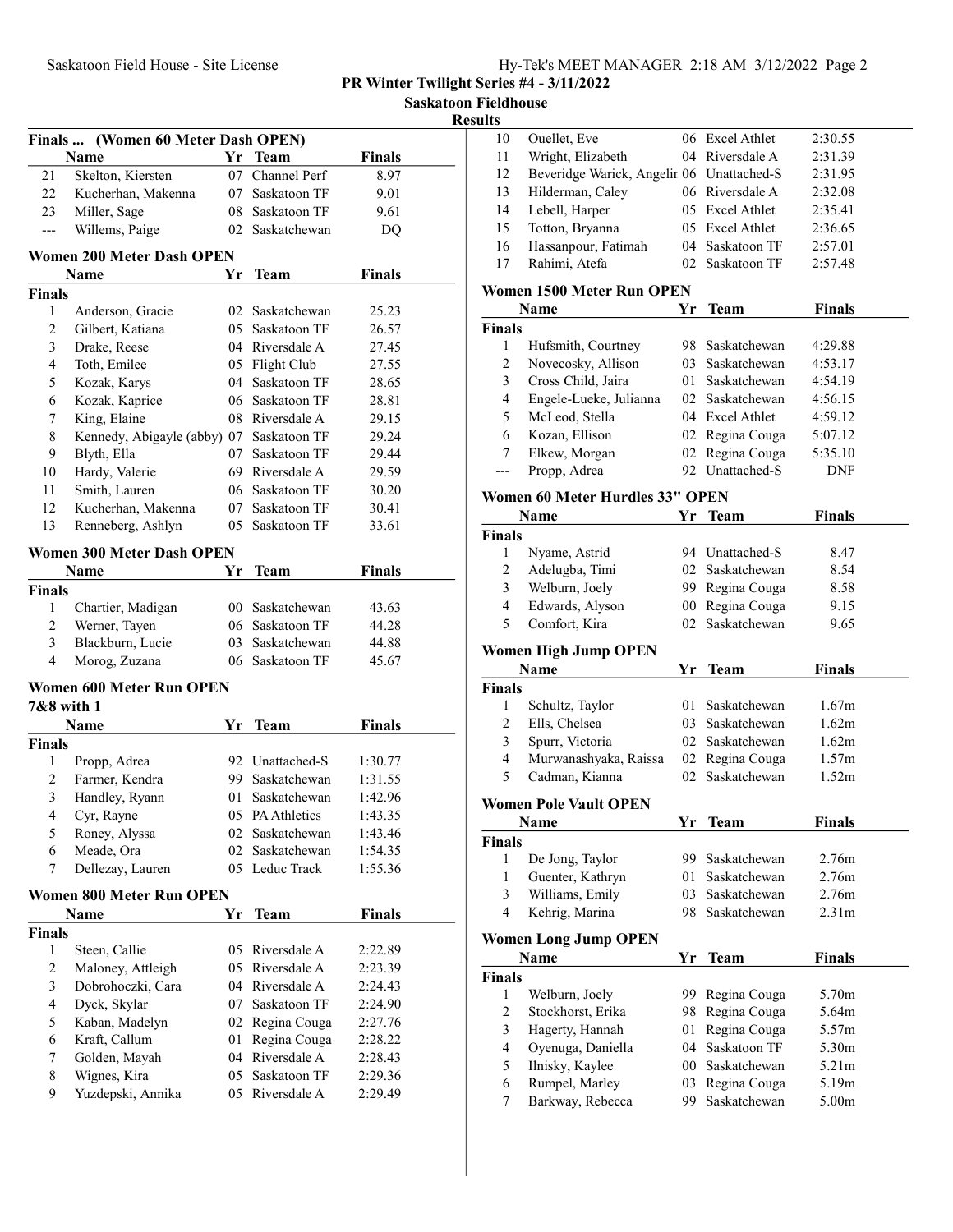Saskatoon Fieldhouse

## Results

| Finals                  | (Women Long Jump OPEN)                       |      |                              |                   |  |
|-------------------------|----------------------------------------------|------|------------------------------|-------------------|--|
|                         | Name                                         |      | Yr Team                      | <b>Finals</b>     |  |
| 8                       | Comfort, Kira                                | 02   | Saskatchewan                 | 4.65m             |  |
| 9                       | Olaloku, Olamide                             |      | 03 Saskatchewan              | 2.27m             |  |
| ---                     | Smith, Cassidy                               |      | 00 Saskatchewan              | ND                |  |
|                         |                                              |      |                              |                   |  |
|                         | Women Long Jump WITH U14 OPEN<br>Name        | Yr   | <b>Team</b>                  | <b>Finals</b>     |  |
| <b>Finals</b>           |                                              |      |                              |                   |  |
| 1                       | Seabrook, Josie                              |      | 04 Saskatoon TF              | 4.85m             |  |
| 2                       | Nachtegaele, Ella                            |      | 04 Saskatoon TF              | 4.22m             |  |
| 3                       | Baerwald, Ella                               |      | 04 Saskatoon TF              | 4.07 <sub>m</sub> |  |
| 4                       | Gerwing, Jenna                               |      | 03 Saskatoon TF              | 3.93 <sub>m</sub> |  |
|                         | Dziadyk, Kendyl                              |      | 05 Riversdale A              | ND                |  |
|                         |                                              |      |                              |                   |  |
|                         | <b>Women Triple Jump OPEN</b>                |      |                              |                   |  |
|                         | Name                                         | Yr   | Team                         | <b>Finals</b>     |  |
| <b>Finals</b>           |                                              |      |                              |                   |  |
| 1                       | Stockhorst, Erika                            |      | 98 Regina Couga              | 11.84m            |  |
| $\overline{c}$          | Edwards, Alyson                              |      | 00 Regina Couga              | 10.82m            |  |
| 3                       | Williams, Emily                              |      | 03 Saskatchewan              | 10.36m            |  |
| 4                       | Yowin, Adlgessa                              |      | 02 Saskatchewan              | 9.71 <sub>m</sub> |  |
| 5                       | Gerwing, Jenna                               |      | 03 Saskatoon TF              | 8.59m             |  |
| 6                       | Baerwald, Ella                               |      | 04 Saskatoon TF              | 8.16m             |  |
|                         | Renneberg, Ashlyn                            | 05   | Saskatoon TF                 | ND                |  |
|                         | <b>Women Shot Put OPEN</b>                   |      |                              |                   |  |
|                         | Name                                         | Yr   | <b>Team</b>                  | <b>Finals</b>     |  |
| Finals                  |                                              |      |                              |                   |  |
| 1                       | Ostertag, Nicole                             |      | 00 Saskatchewan              | 12.07m            |  |
| 2                       | Sundby, Jessamy                              |      | 02 Saskatchewan              | 9.37m             |  |
| 3                       | Gieni, Muriel                                |      | 58 Riversdale A              | 9.27m             |  |
| 4                       | Nachtegaele, Ella                            |      | 04 Saskatoon TF              | 8.36m             |  |
| 5                       | Baerwald, Ella                               |      | 04 Saskatoon TF              | 7.63m             |  |
| 6                       | Gerwing, Jenna                               | 03   | Saskatoon TF                 | 7.17m             |  |
|                         |                                              |      |                              |                   |  |
|                         | <b>Boys 60 Meter Dash U12</b><br><b>Name</b> | Yr   | <b>Team</b>                  | <b>Finals</b>     |  |
| Finals                  |                                              |      |                              |                   |  |
| 1                       | Jalbert, Sawyer                              | 11 - | Saskatoon TF                 | 9.52              |  |
|                         | Wells, Bishop                                | 12   |                              | 10.08             |  |
| 2<br>$\mathfrak{Z}$     | Wing, Anthony                                | 11   | Saskatoon TF<br>Saskatoon TF | 10.11             |  |
| $\overline{\mathbf{4}}$ | Lartey, Tytan                                | 11   | Saskatoon TF                 | 10.21             |  |
|                         |                                              |      |                              |                   |  |
| 5                       | Fossenier, Dax                               | 11 - | Unattached-S                 | 10.36             |  |
| 6                       | Atkinson, Dash                               | 11   | Saskatoon TF                 | 10.49             |  |
| 7                       | Kardynal, Tye                                |      | 13 N Battleford              | 10.54             |  |
| 8                       | McLane, Clay                                 | 11   | Saskatoon TF                 | 10.57             |  |
| 9                       | Park, Brayden                                | 11   | Saskatoon TF                 | 10.93             |  |
|                         | <b>Boys 200 Meter Dash U12</b>               |      |                              |                   |  |
|                         | Name                                         | Yr   | <b>Team</b>                  | <b>Finals</b>     |  |
| <b>Finals</b>           |                                              |      |                              |                   |  |
| 1                       | Jalbert, Sawyer                              | 11   | Saskatoon TF                 | 31.30             |  |
| 2                       | Lartey, Tytan                                | 11   | Saskatoon TF                 | 35.71             |  |
| 3                       | Atkinson, Dash                               | 11   | Saskatoon TF                 | 35.75             |  |
| $\overline{4}$          | Fossenier, Dax                               | 11   | Unattached-S                 | 36.04             |  |
| 5                       | McLane, Clay                                 | 11   | Saskatoon TF                 | 36.89             |  |
|                         |                                              |      |                              |                   |  |

| 6                  | Benoit, Marek                         | 13   | Saskatoon TF    | 37.57             |  |
|--------------------|---------------------------------------|------|-----------------|-------------------|--|
| 7                  | Park, Brayden                         | 11 - | Saskatoon TF    | 39.02             |  |
|                    | <b>Boys 600 Meter Run U12</b>         |      |                 |                   |  |
|                    | Name                                  | Yr   | Team            | <b>Finals</b>     |  |
| Finals             |                                       |      |                 |                   |  |
| 1                  | Kardynal, Tye                         | 13   | N Battleford    | 2:11.74           |  |
|                    |                                       |      |                 |                   |  |
|                    | Boys 60 Meter Hurdles 24" U12         |      |                 |                   |  |
|                    | Name                                  | Yr   | <b>Team</b>     | <b>Finals</b>     |  |
| <b>Finals</b>      |                                       |      |                 |                   |  |
| 1                  | Lartey, Tytan                         | 11   | Saskatoon TF    | 11.82             |  |
| 2                  | Atkinson, Dash                        |      | 11 Saskatoon TF | 11.94             |  |
| 2                  | Benoit, Marek                         | 13   | Saskatoon TF    | 11.94             |  |
| 4                  | Hansen, John                          | 11   | Riversdale A    | 14.78             |  |
|                    | <b>Boys Long Jump U12</b>             |      |                 |                   |  |
|                    | <b>Name</b>                           | Yr   | <b>Team</b>     | <b>Finals</b>     |  |
| <b>Finals</b>      |                                       |      |                 |                   |  |
| 1                  | Lartey, Tytan                         |      | 11 Saskatoon TF | 3.11 <sub>m</sub> |  |
| 2                  | Atkinson, Dash                        | 11   | Saskatoon TF    | 2.96m             |  |
| 3                  | Park, Brayden                         |      | 11 Saskatoon TF | 2.79m             |  |
| 4                  | Wing, Anthony                         |      | 11 Saskatoon TF | 2.77m             |  |
| 5                  | Kardynal, Tye                         |      | 13 N Battleford | 2.70 <sub>m</sub> |  |
| 6                  | Benoit, Marek                         | 13   | Saskatoon TF    | 2.65m             |  |
| 7                  | Hansen, John                          | 11   | Riversdale A    | 2.02 <sub>m</sub> |  |
|                    |                                       |      |                 |                   |  |
|                    | <b>Boys 60 Meter Dash U14</b><br>Name | Yr.  | Team            | <b>Finals</b>     |  |
| <b>Finals</b>      |                                       |      |                 |                   |  |
| 1                  | Jalbert, Hayden                       |      | 10 Saskatoon TF | 8.46              |  |
| 2                  | Mela, Fonon                           |      | 09 Saskatoon TF | 9.68              |  |
| 3                  | Kardynal, Kaden                       |      | 09 N Battleford | 9.70              |  |
| 3                  | Ball, Matthew                         |      | 09 Saskatoon TF | 9.70              |  |
| 5                  | Keeler, Grant                         |      | 09 Saskatoon TF | 10.74             |  |
| 6                  | Fox. Jacob                            |      | 10 N Battleford | 10.80             |  |
| 7                  | Reid, Jonathan                        |      | 10 Saskatoon TF | 10.92             |  |
| 8                  | Jimmy, Patrick                        |      | 09 N Battleford | 11.13             |  |
|                    |                                       |      |                 |                   |  |
|                    | <b>Boys 200 Meter Dash U14</b>        |      |                 |                   |  |
|                    | Name                                  | Yr   | <b>Team</b>     | <b>Finals</b>     |  |
| <b>Finals</b>      |                                       |      |                 |                   |  |
| 1                  | Jalbert, Hayden                       |      | 10 Saskatoon TF | 27.84             |  |
| 2                  | Beauchamp, Jarrett                    |      | 08 Saskatoon TF | 32.08             |  |
| 3                  | Boyer, Nick                           |      | 10 Riversdale A | 40.96             |  |
| ---                | Battushig, Alex                       |      | 10 Riversdale A | DQ                |  |
|                    | <b>Boys 600 Meter Run U14</b>         |      |                 |                   |  |
|                    | Name                                  | Yr   | Team            | <b>Finals</b>     |  |
| <b>Finals</b>      |                                       |      |                 |                   |  |
| 1                  | Battushig, Alex                       |      | 10 Riversdale A | 2:07.57           |  |
| 2                  | Corrigan, Biruk                       |      | 10 Saskatoon TF | 2:33.80           |  |
|                    |                                       |      |                 |                   |  |
|                    | Boys 60 Meter Hurdles 30" U14         |      |                 |                   |  |
|                    | Name                                  | Yr   | Team            | <b>Finals</b>     |  |
| <b>Finals</b><br>1 |                                       |      | 09 N Battleford |                   |  |
|                    | Kardynal, Kaden                       |      |                 | 11.30             |  |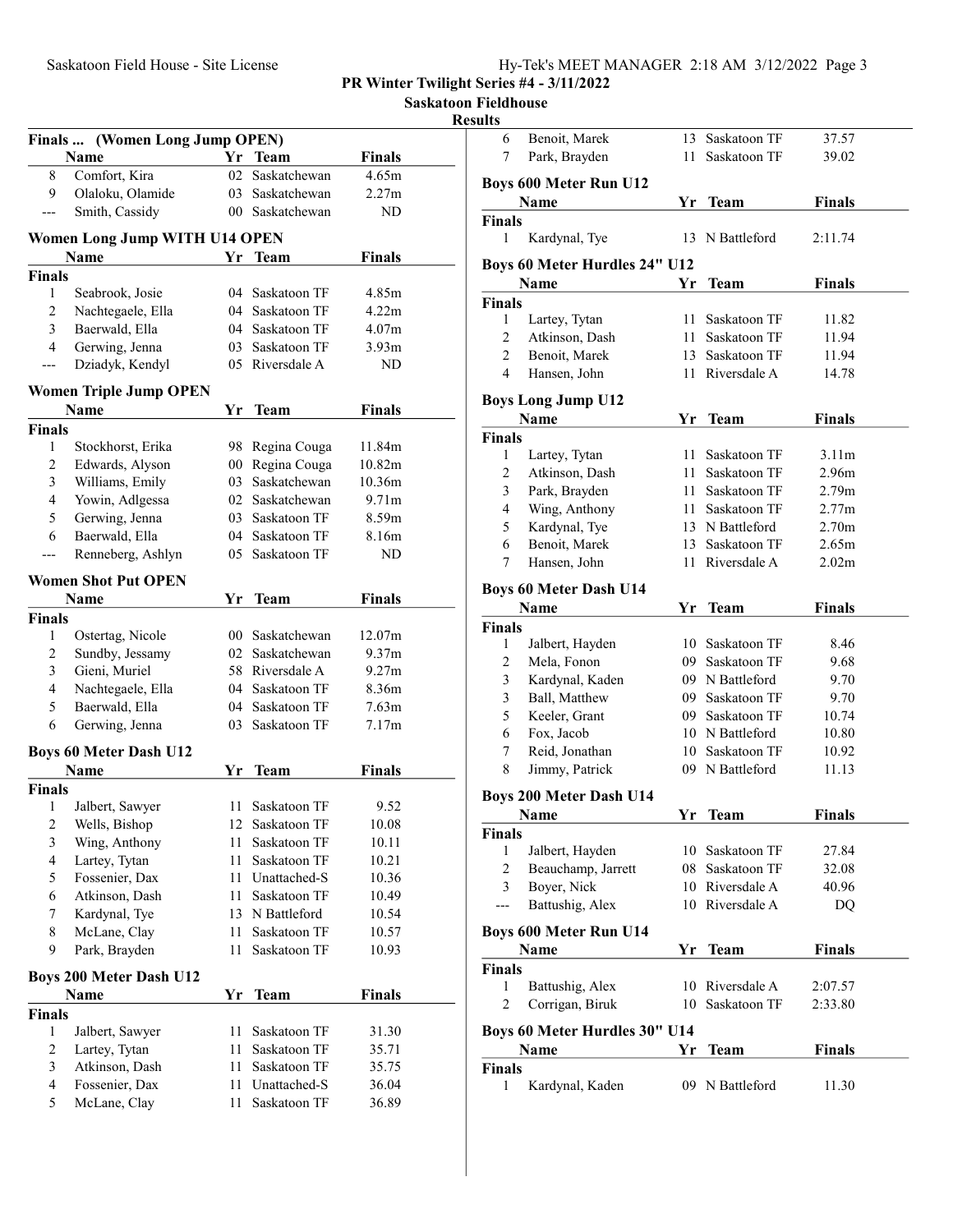|  | Hy-Tek's MEET MANAGER 2:18 AM 3/12/2022 Page 4 |  |  |  |  |
|--|------------------------------------------------|--|--|--|--|
|--|------------------------------------------------|--|--|--|--|

Saskatoon Fieldhouse

Resul

|                | Finals  (Boys 60 Meter Hurdles 30" U14)  |                 |                                 |               |  |
|----------------|------------------------------------------|-----------------|---------------------------------|---------------|--|
|                | Name                                     |                 | Yr Team                         | <b>Finals</b> |  |
| $\overline{c}$ | Ball, Matthew                            | 09              | Saskatoon TF                    | 12.41         |  |
| 3              | Reid, Jonathan                           |                 | 10 Saskatoon TF                 | 13.98         |  |
| 4              | Keeler, Grant                            |                 | 09 Saskatoon TF                 | 14.10         |  |
| 5              | Boyer, Nick                              |                 | 10 Riversdale A                 | 15.49         |  |
|                |                                          |                 |                                 |               |  |
|                | <b>Boys Long Jump U14</b>                |                 |                                 |               |  |
|                | Name                                     |                 | Yr Team                         | Finals        |  |
| Finals         |                                          |                 |                                 |               |  |
| 1              | Kardynal, Kaden                          |                 | 09 N Battleford                 | 3.41m         |  |
| $\overline{2}$ | Keeler, Grant                            |                 | 09 Saskatoon TF                 | 3.30m         |  |
| 3              | Reid, Jonathan                           |                 | 10 Saskatoon TF                 | 3.11m         |  |
| 4              | Boyer, Nick                              |                 | 10 Riversdale A                 | 2.27m         |  |
|                | Men 60 Meter Hurdles 33" U16             |                 |                                 |               |  |
|                | <b>Name</b>                              | Yr              | <b>Team</b>                     | Finals        |  |
| <b>Finals</b>  |                                          |                 |                                 |               |  |
| 1              | Dueck, Jeremy                            | 07              | Saskatoon TF                    | 11.06         |  |
|                | Men 60 Meter Hurdles 36" U18             |                 |                                 |               |  |
|                | Name                                     | Yr.             | <b>Team</b>                     | Finals        |  |
| Finals         |                                          |                 |                                 |               |  |
| 1              | Rude, Keon                               | 05              | Calgary Inte                    | 8.01          |  |
| 2              | Tam, Josh                                | 05              | Saskatoon TF                    | 8.81          |  |
|                |                                          |                 |                                 |               |  |
|                | Men 60 Meter Hurdles 39" U20             |                 |                                 |               |  |
|                | Name                                     | Yr              | Team                            | Finals        |  |
| Finals         |                                          |                 |                                 |               |  |
| $---$          | Dimande, Tiago                           |                 | 04 Riversdale A                 | DQ            |  |
|                | Ohryn, Aidan                             |                 | 03 Saskatchewan                 | DQ            |  |
|                | <b>Men 60 Meter Dash OPEN</b>            |                 |                                 |               |  |
|                | Name                                     | Yr              | Team                            | Finals        |  |
| <b>Finals</b>  |                                          |                 |                                 |               |  |
| 1              | Itsekiri, Usheoritse                     |                 | 98 Regina Couga                 | 6.73          |  |
| $\overline{c}$ | Zablocki, Storm                          |                 | 04 PA Athletics                 | 6.91          |  |
| 3              | Hardy, Ryder                             |                 | 04 Riversdale A                 | 7.02          |  |
| 4              | Joseph, Scott                            | 01              | University o                    | 7.03          |  |
| 5              | Rude, Keon                               | 05              | Calgary Inte                    | 7.04          |  |
| 6              | Frank, Cole                              | 98              | Saskatchewan                    | 7.15          |  |
| 7              | Vavra, Rhett                             | 03              | Saskatchewan                    | 7.23          |  |
| $\,$ 8 $\,$    | Fettes, Logan                            | $00\,$          | Regina Couga                    | 7.25          |  |
| 9              | Powell, Geovanne                         | 04              | Riversdale A                    | 7.28          |  |
| 10             | Oyebamiji, Samuel                        | 01              | Saskatchewan                    | 7.29          |  |
| 11             | Vongphit, Jayden                         | 02              | Saskatchewan                    | 7.30          |  |
| 11             | Franklin, Brett                          |                 | 04 Excel Athlet                 | 7.30          |  |
| 13             | Taylor, Mike                             | 81              | PA Athletics                    | 7.32          |  |
| 14             | Tetrault, Michael                        | 06              | Saskatoon TF                    | 7.38          |  |
| 15             | Smith-Windsor, Tazmin                    |                 | 05 PA Athletics<br>Saskatchewan | 7.43          |  |
| 16             | Wilkinson, Codie                         | 02              | Saskatchewan                    | 7.46          |  |
| 17             | Contreras, John                          | 00 <sup>1</sup> | Flight Club                     | 7.49          |  |
| 18<br>19       | Kichula, Chad<br>Smith-Windsor, Sullivan | 76<br>07        | PA Athletics                    | 7.85<br>7.96  |  |
| 20             | Johnson-Harder, Hayden                   |                 | 06 PA Athletics                 | 8.33          |  |
| 21             | Boechler, Lucas                          | 07              | PA Athletics                    | 8.46          |  |
| 22             | Schmitz, Greyson                         | 07              | PA Athletics                    | 8.53          |  |
|                |                                          |                 |                                 |               |  |

| Childress, Miller                  |                                                                                                                                                                                                                                                                                                                                                                                       |                                    |                                                                                                                                                                                                                                                                                                                                                                                                                                      |                                                                                                                                                       |
|------------------------------------|---------------------------------------------------------------------------------------------------------------------------------------------------------------------------------------------------------------------------------------------------------------------------------------------------------------------------------------------------------------------------------------|------------------------------------|--------------------------------------------------------------------------------------------------------------------------------------------------------------------------------------------------------------------------------------------------------------------------------------------------------------------------------------------------------------------------------------------------------------------------------------|-------------------------------------------------------------------------------------------------------------------------------------------------------|
|                                    |                                                                                                                                                                                                                                                                                                                                                                                       | 08 PA Athletics                    | 8.54                                                                                                                                                                                                                                                                                                                                                                                                                                 |                                                                                                                                                       |
| Ohryn, Aidan                       |                                                                                                                                                                                                                                                                                                                                                                                       | 03 Saskatchewan                    | 8.54                                                                                                                                                                                                                                                                                                                                                                                                                                 |                                                                                                                                                       |
| Dueck, Jeremy                      |                                                                                                                                                                                                                                                                                                                                                                                       | 07 Saskatoon TF                    | 8.58                                                                                                                                                                                                                                                                                                                                                                                                                                 |                                                                                                                                                       |
| Fitch, Landon                      |                                                                                                                                                                                                                                                                                                                                                                                       | 08 Running Wild                    | 9.28                                                                                                                                                                                                                                                                                                                                                                                                                                 |                                                                                                                                                       |
| Reid, Khymani                      | 00 <sup>1</sup>                                                                                                                                                                                                                                                                                                                                                                       | Calgary Inte                       | DQ                                                                                                                                                                                                                                                                                                                                                                                                                                   |                                                                                                                                                       |
| Bentz, Dawson                      | 99.                                                                                                                                                                                                                                                                                                                                                                                   | Regina Couga                       | DQ                                                                                                                                                                                                                                                                                                                                                                                                                                   |                                                                                                                                                       |
|                                    |                                                                                                                                                                                                                                                                                                                                                                                       |                                    |                                                                                                                                                                                                                                                                                                                                                                                                                                      |                                                                                                                                                       |
|                                    |                                                                                                                                                                                                                                                                                                                                                                                       |                                    |                                                                                                                                                                                                                                                                                                                                                                                                                                      |                                                                                                                                                       |
|                                    |                                                                                                                                                                                                                                                                                                                                                                                       |                                    |                                                                                                                                                                                                                                                                                                                                                                                                                                      |                                                                                                                                                       |
|                                    |                                                                                                                                                                                                                                                                                                                                                                                       |                                    |                                                                                                                                                                                                                                                                                                                                                                                                                                      |                                                                                                                                                       |
|                                    |                                                                                                                                                                                                                                                                                                                                                                                       |                                    |                                                                                                                                                                                                                                                                                                                                                                                                                                      |                                                                                                                                                       |
|                                    |                                                                                                                                                                                                                                                                                                                                                                                       |                                    |                                                                                                                                                                                                                                                                                                                                                                                                                                      |                                                                                                                                                       |
|                                    |                                                                                                                                                                                                                                                                                                                                                                                       |                                    |                                                                                                                                                                                                                                                                                                                                                                                                                                      |                                                                                                                                                       |
|                                    |                                                                                                                                                                                                                                                                                                                                                                                       |                                    |                                                                                                                                                                                                                                                                                                                                                                                                                                      |                                                                                                                                                       |
|                                    |                                                                                                                                                                                                                                                                                                                                                                                       |                                    |                                                                                                                                                                                                                                                                                                                                                                                                                                      |                                                                                                                                                       |
|                                    |                                                                                                                                                                                                                                                                                                                                                                                       |                                    |                                                                                                                                                                                                                                                                                                                                                                                                                                      |                                                                                                                                                       |
|                                    |                                                                                                                                                                                                                                                                                                                                                                                       |                                    |                                                                                                                                                                                                                                                                                                                                                                                                                                      |                                                                                                                                                       |
|                                    |                                                                                                                                                                                                                                                                                                                                                                                       |                                    |                                                                                                                                                                                                                                                                                                                                                                                                                                      |                                                                                                                                                       |
|                                    |                                                                                                                                                                                                                                                                                                                                                                                       |                                    |                                                                                                                                                                                                                                                                                                                                                                                                                                      |                                                                                                                                                       |
| Contreras, John                    |                                                                                                                                                                                                                                                                                                                                                                                       |                                    | 24.89                                                                                                                                                                                                                                                                                                                                                                                                                                |                                                                                                                                                       |
|                                    |                                                                                                                                                                                                                                                                                                                                                                                       |                                    | 26.71                                                                                                                                                                                                                                                                                                                                                                                                                                |                                                                                                                                                       |
| Boechler, Lucas                    |                                                                                                                                                                                                                                                                                                                                                                                       |                                    | 28.29                                                                                                                                                                                                                                                                                                                                                                                                                                |                                                                                                                                                       |
|                                    |                                                                                                                                                                                                                                                                                                                                                                                       |                                    | 29.11                                                                                                                                                                                                                                                                                                                                                                                                                                |                                                                                                                                                       |
| Childress, Miller                  |                                                                                                                                                                                                                                                                                                                                                                                       |                                    | 29.73                                                                                                                                                                                                                                                                                                                                                                                                                                |                                                                                                                                                       |
| Salewich, Isaiah                   |                                                                                                                                                                                                                                                                                                                                                                                       |                                    | 33.25                                                                                                                                                                                                                                                                                                                                                                                                                                |                                                                                                                                                       |
|                                    |                                                                                                                                                                                                                                                                                                                                                                                       |                                    |                                                                                                                                                                                                                                                                                                                                                                                                                                      |                                                                                                                                                       |
|                                    |                                                                                                                                                                                                                                                                                                                                                                                       |                                    |                                                                                                                                                                                                                                                                                                                                                                                                                                      |                                                                                                                                                       |
|                                    |                                                                                                                                                                                                                                                                                                                                                                                       |                                    |                                                                                                                                                                                                                                                                                                                                                                                                                                      |                                                                                                                                                       |
|                                    |                                                                                                                                                                                                                                                                                                                                                                                       |                                    |                                                                                                                                                                                                                                                                                                                                                                                                                                      |                                                                                                                                                       |
|                                    |                                                                                                                                                                                                                                                                                                                                                                                       |                                    |                                                                                                                                                                                                                                                                                                                                                                                                                                      |                                                                                                                                                       |
|                                    |                                                                                                                                                                                                                                                                                                                                                                                       |                                    |                                                                                                                                                                                                                                                                                                                                                                                                                                      |                                                                                                                                                       |
|                                    |                                                                                                                                                                                                                                                                                                                                                                                       |                                    |                                                                                                                                                                                                                                                                                                                                                                                                                                      |                                                                                                                                                       |
|                                    |                                                                                                                                                                                                                                                                                                                                                                                       |                                    |                                                                                                                                                                                                                                                                                                                                                                                                                                      |                                                                                                                                                       |
|                                    |                                                                                                                                                                                                                                                                                                                                                                                       |                                    |                                                                                                                                                                                                                                                                                                                                                                                                                                      |                                                                                                                                                       |
| <b>Men 600 Meter Run OPEN</b>      |                                                                                                                                                                                                                                                                                                                                                                                       |                                    |                                                                                                                                                                                                                                                                                                                                                                                                                                      |                                                                                                                                                       |
| 7&8 with 1                         |                                                                                                                                                                                                                                                                                                                                                                                       |                                    |                                                                                                                                                                                                                                                                                                                                                                                                                                      |                                                                                                                                                       |
|                                    |                                                                                                                                                                                                                                                                                                                                                                                       |                                    |                                                                                                                                                                                                                                                                                                                                                                                                                                      |                                                                                                                                                       |
| <b>Name</b>                        | Yr                                                                                                                                                                                                                                                                                                                                                                                    | <b>Team</b>                        | Finals                                                                                                                                                                                                                                                                                                                                                                                                                               |                                                                                                                                                       |
|                                    |                                                                                                                                                                                                                                                                                                                                                                                       |                                    |                                                                                                                                                                                                                                                                                                                                                                                                                                      |                                                                                                                                                       |
|                                    |                                                                                                                                                                                                                                                                                                                                                                                       |                                    |                                                                                                                                                                                                                                                                                                                                                                                                                                      |                                                                                                                                                       |
| 1 Nilson, Kaden                    |                                                                                                                                                                                                                                                                                                                                                                                       | 99 Saskatchewan<br>04 Excel Athlet | 1:21.98<br>1:22.22                                                                                                                                                                                                                                                                                                                                                                                                                   |                                                                                                                                                       |
| Podbielski, Jonathan               |                                                                                                                                                                                                                                                                                                                                                                                       | 06 Saskatoon TF                    | 1:25.62                                                                                                                                                                                                                                                                                                                                                                                                                              |                                                                                                                                                       |
| Hussey, Michael                    |                                                                                                                                                                                                                                                                                                                                                                                       |                                    |                                                                                                                                                                                                                                                                                                                                                                                                                                      |                                                                                                                                                       |
| Hardy, Jackson                     |                                                                                                                                                                                                                                                                                                                                                                                       | 02 Saskatchewan                    | 1:26.05                                                                                                                                                                                                                                                                                                                                                                                                                              |                                                                                                                                                       |
| Finley, Matthew                    | 03                                                                                                                                                                                                                                                                                                                                                                                    | Saskatchewan                       | 1:27.06                                                                                                                                                                                                                                                                                                                                                                                                                              |                                                                                                                                                       |
| Kaban, Logan                       |                                                                                                                                                                                                                                                                                                                                                                                       | 04 Excel Athlet                    | 1:28.93                                                                                                                                                                                                                                                                                                                                                                                                                              |                                                                                                                                                       |
| Jacek, Trevor                      | 81                                                                                                                                                                                                                                                                                                                                                                                    | Running Wild                       | 1:30.62                                                                                                                                                                                                                                                                                                                                                                                                                              |                                                                                                                                                       |
| Tenorio, Angel                     | 01                                                                                                                                                                                                                                                                                                                                                                                    | Saskatchewan                       | 1:30.91                                                                                                                                                                                                                                                                                                                                                                                                                              |                                                                                                                                                       |
| Sukut, Jesse                       | 05                                                                                                                                                                                                                                                                                                                                                                                    | Saskatoon TF                       | 1:40.79                                                                                                                                                                                                                                                                                                                                                                                                                              |                                                                                                                                                       |
| Weber, Harvey                      |                                                                                                                                                                                                                                                                                                                                                                                       | 65 Running Wild                    | 1:45.90                                                                                                                                                                                                                                                                                                                                                                                                                              |                                                                                                                                                       |
| Nightingale, Luke                  |                                                                                                                                                                                                                                                                                                                                                                                       | 06 Running Wild                    | 1:49.92                                                                                                                                                                                                                                                                                                                                                                                                                              |                                                                                                                                                       |
| Regie, Maurice                     | 07                                                                                                                                                                                                                                                                                                                                                                                    | Running Wild                       | 1:53.02                                                                                                                                                                                                                                                                                                                                                                                                                              |                                                                                                                                                       |
| Fitch, Landon<br>Nightingale, Greg | 08<br>73                                                                                                                                                                                                                                                                                                                                                                              | Running Wild<br>Running Wild       | 1:53.94<br>1:56.37                                                                                                                                                                                                                                                                                                                                                                                                                   |                                                                                                                                                       |
|                                    | <b>Men 200 Meter Dash OPEN</b><br>Name<br>Rude, Keon<br>Edwards, Austin<br>Joseph, Scott<br>Franklin, Brett<br>Tetrault, Michael<br>Smith-Windsor, Tazmin<br>Powell, Geovanne<br>Wilkinson, Codie<br>Wagner, Seth<br>Smith-Windsor, Sullivan<br>Vaz, Bentley<br><b>Men 300 Meter Dash OPEN</b><br>Name<br>Fountaine, Malachi<br>Severin, Nicholas<br>Kichula, Chad<br>Cantrill, Garth | Yr<br>Yr<br>49                     | Team<br>05 Calgary Inte<br>96 Saskatchewan<br>01 University o<br>04 Excel Athlet<br>06 Saskatoon TF<br>05 PA Athletics<br>04 Riversdale A<br>02 Saskatchewan<br>05 Riversdale A<br>00 Saskatchewan<br>07 PA Athletics<br>07 PA Athletics<br>08 Saskatoon TF<br>08 PA Athletics<br>08 Saskatoon TF<br><b>Team</b><br>Cote-Williamson, Brendan 04 Running Wild<br>02 Saskatchewan<br>03 Saskatchewan<br>76 Flight Club<br>Top Notch Ma | Finals<br>22.78<br>23.12<br>23.30<br>23.32<br>23.81<br>23.96<br>24.07<br>24.19<br>24.74<br><b>Finals</b><br>38.43<br>38.68<br>39.08<br>40.80<br>50.72 |